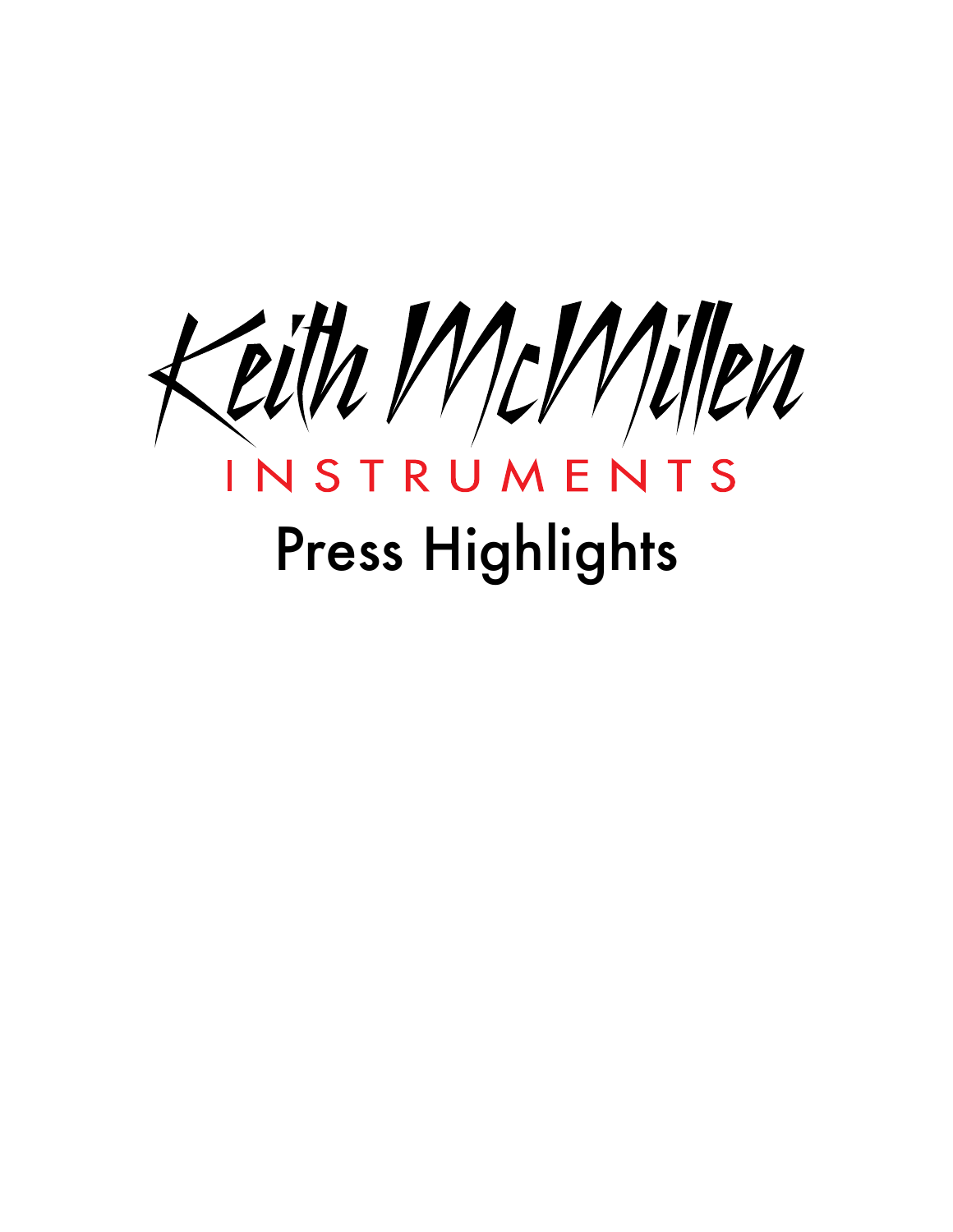

#### "21st Century Music-Making Maestro"



"Sleek, seemingly simple, musical and groundbreaking. That's Keith McMillen's world. The man has been walking the line between artist and inventor since 1979."

- Forbes.com

[Read the Article Here](http://www.forbes.com/sites/karstenstrauss/2013/07/31/21st-century-music-making-maestro/)

#### K-Bow with the Kronos Quartet



"K-Bow is an extraordi- nary and visionary invention in every sense." - Douglas Quin, composer

"It really is the coolest thing that I have ever seen."

- Jeffrey Zeigler, cello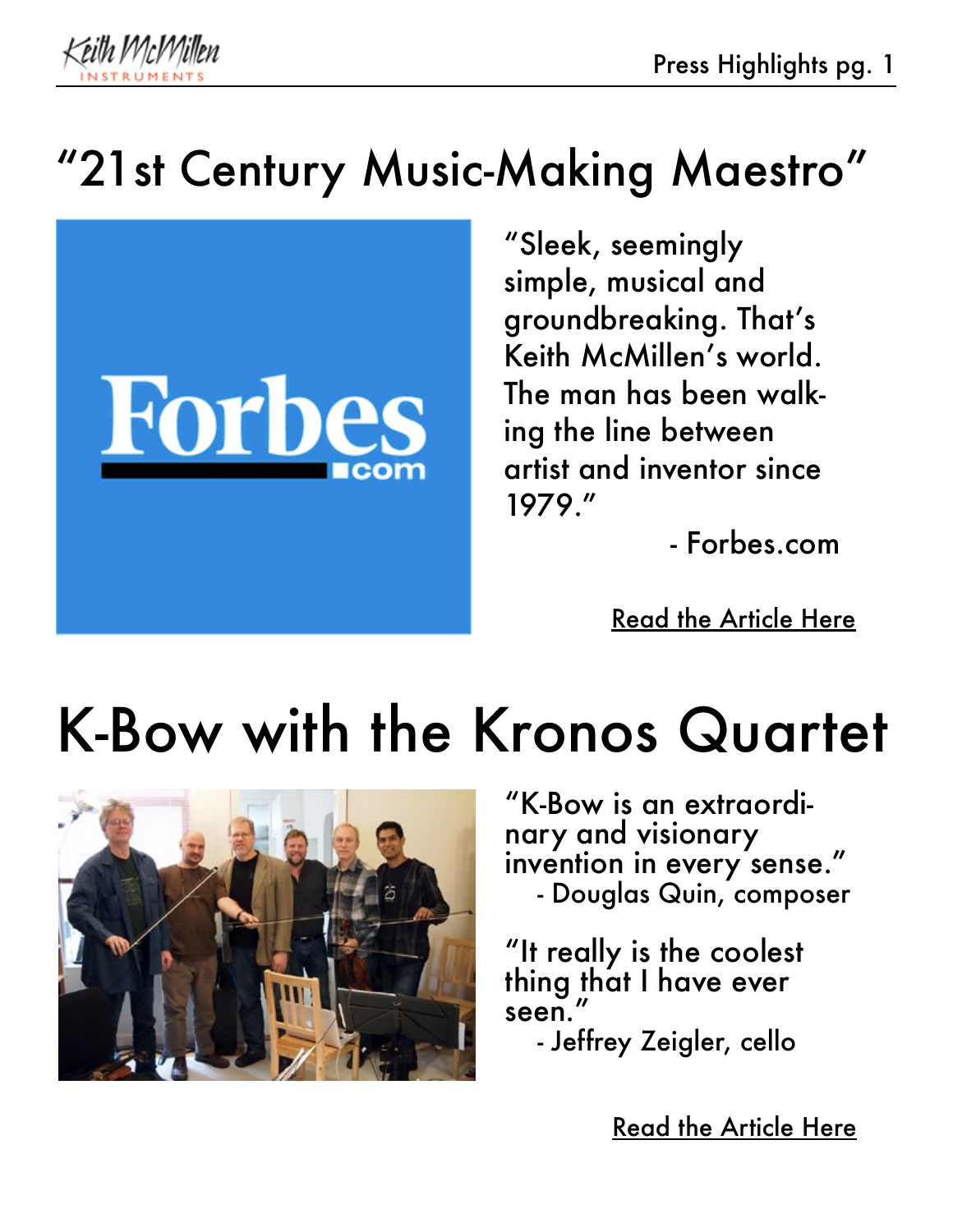

#### Vampire Weekend and 12 Step on American Express UNSTAGED



Vampire Weekend on 12 Step, "Everybody can be performing but also triggering samples in a live way. Baio can recreate certain parts but also be, like, stomping his feet to trigger samples."

[Watch the Video Here](https://www.youtube.com/watch?v=hTzgvUiUi-M)

# QuNeo on American Idol



QuNeo made an appearance with Tavish Crowe and the house band on "American Idol."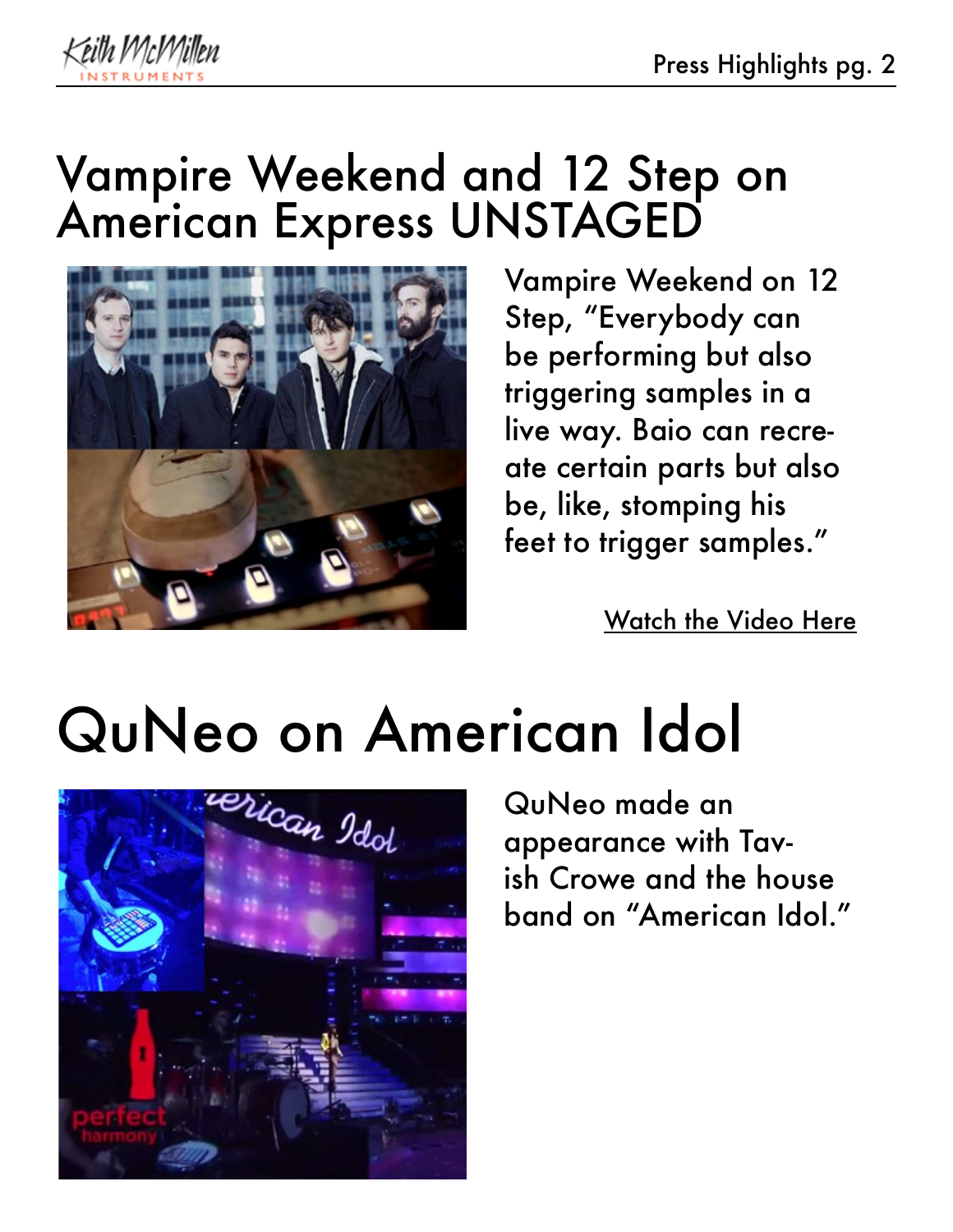

#### QuNeo Rogue with Gorillaz, Deltron 3030, and Snoop Dogg



QuNeo Rogue made an appearance at the Fader and Converse sponsored show at SXSW 2014 with this rare supergroup playing the Gorillaz hit, "Clint Eastwood".

[Watch the video here](https://www.youtube.com/watch?v=9P81eqDpdp8)

## QuNeo in Music Tech Magazine



The most anticipated controller of the year is finally here. Liam O'Mullane explores going from 2D to 3D control...

"Revolutionary, powerful and unique at an affordable price. We can heartily recommend it."

10 out of 10 stars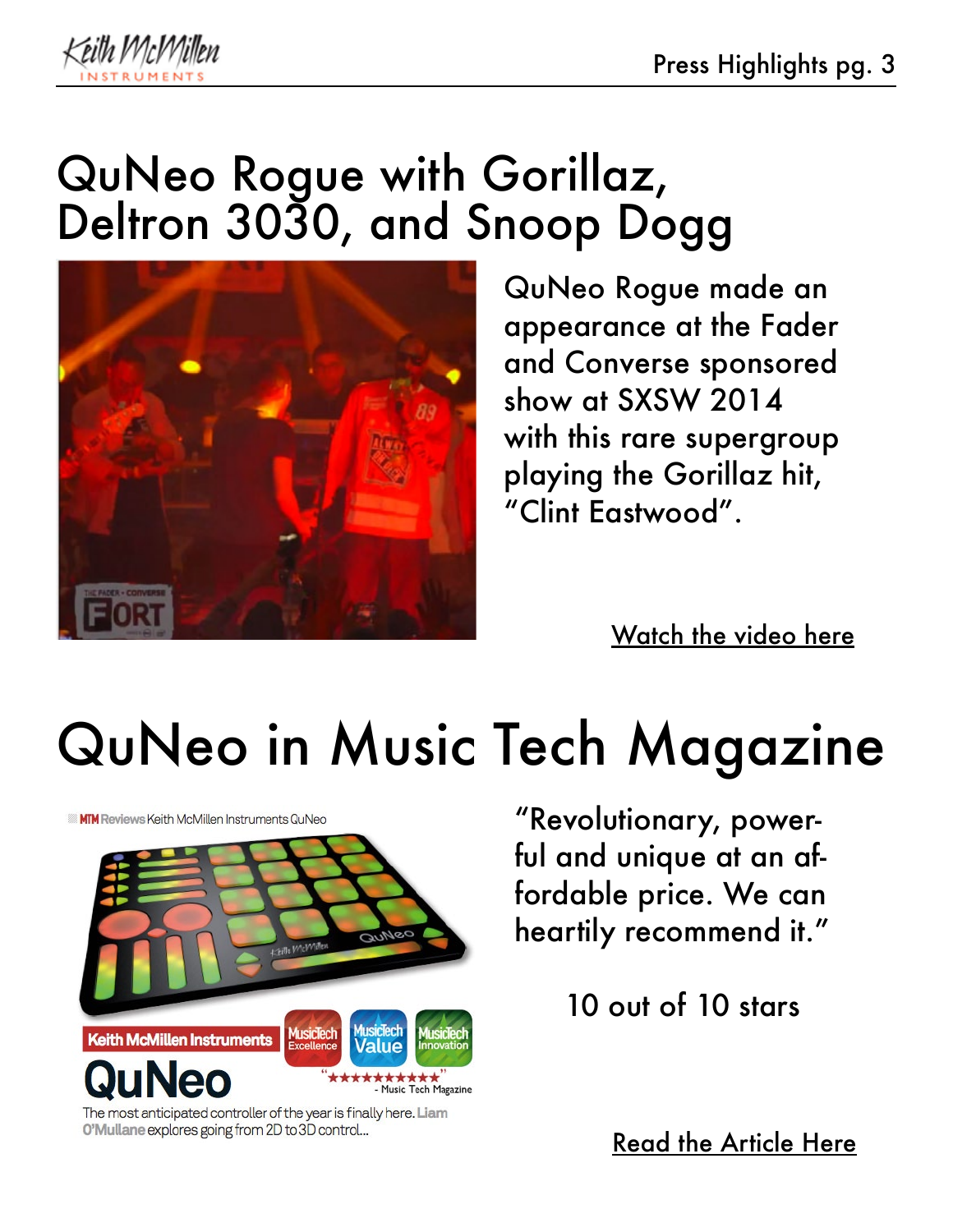

#### QuNexus Wins Electronic Musician 2014 MIDI Controller of the Year Award



"QuNexus reaches for superlatives both in build quality and flexibility. Decidedly not your average mini-keyboard, the QuNexus integrates with more gear before 6 a.m. than most MIDI products do all day."

[Read the Article Here](http://www.emusician.com/emusician/0765/review-%E2%80%93-kmi-qunexus-controller/153174)

#### QuNeo wins MusicRadar.com 2012 MIDI Controller of the Year Award



KMI QuNeo wins the MusicRadar.com 2012 MIDI Controller of the Year award! "A triumph for both entrepreneurial spirit and good design."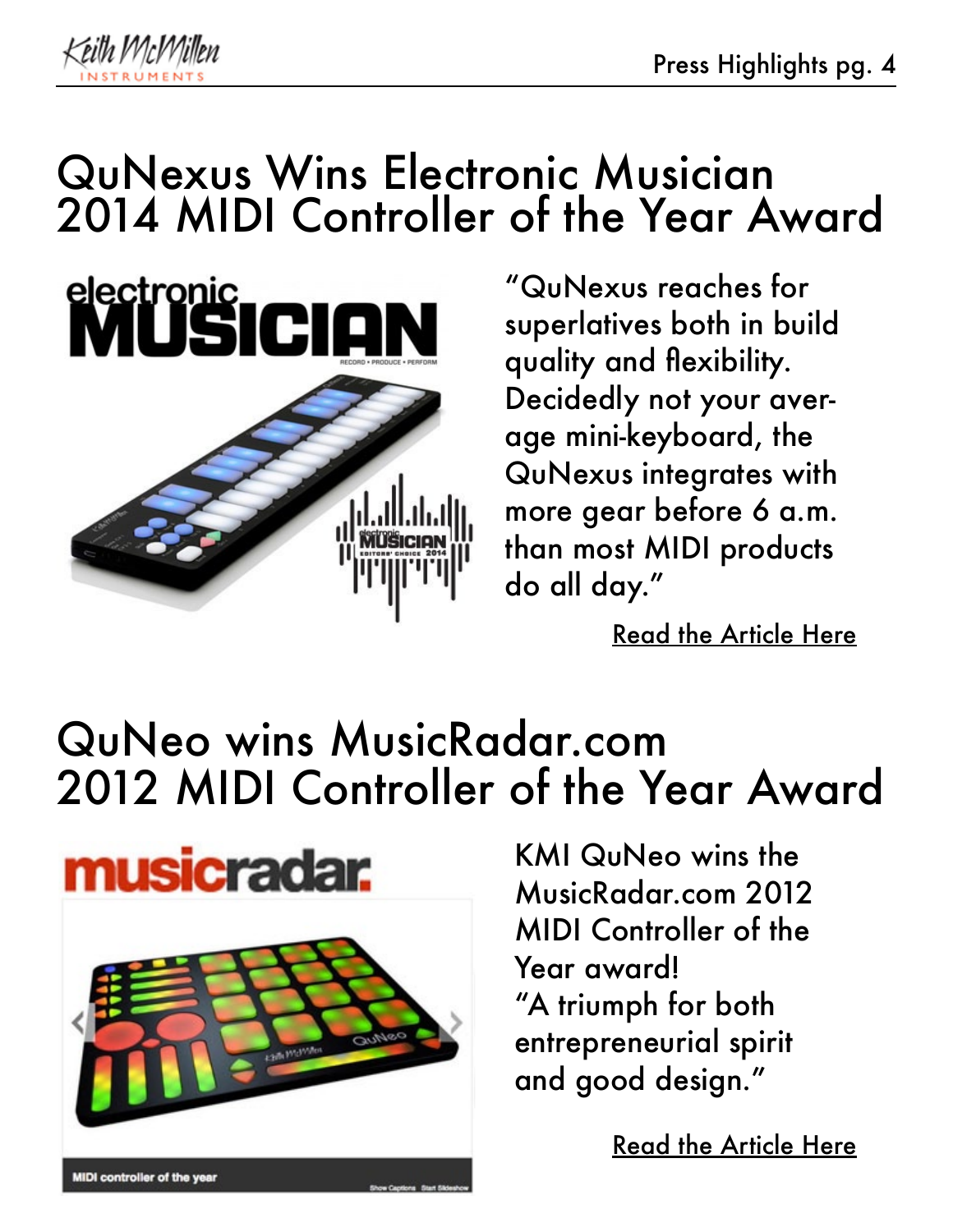

## AskMen.com says KMI is #1



KMI QuNeo And QuNexus



"When it reached \$150,000, the QuNeo DJ Pad became the most successful music campaign at the time. Since then it has gone into production and is used by bands around the world including Jay-Z and Lady Gaga's bands."

[Read the Article Here](http://www.askmen.com/top_10/entertainment/10-kickstarter-success-stories_1.html)

## QuNeo Exposed in Penthouse



QuNeo made it into Penthouse Toys and Tools, "In many ways, this Kickstarter-funded contraption boldly goes where no electronic music instrument has gone before."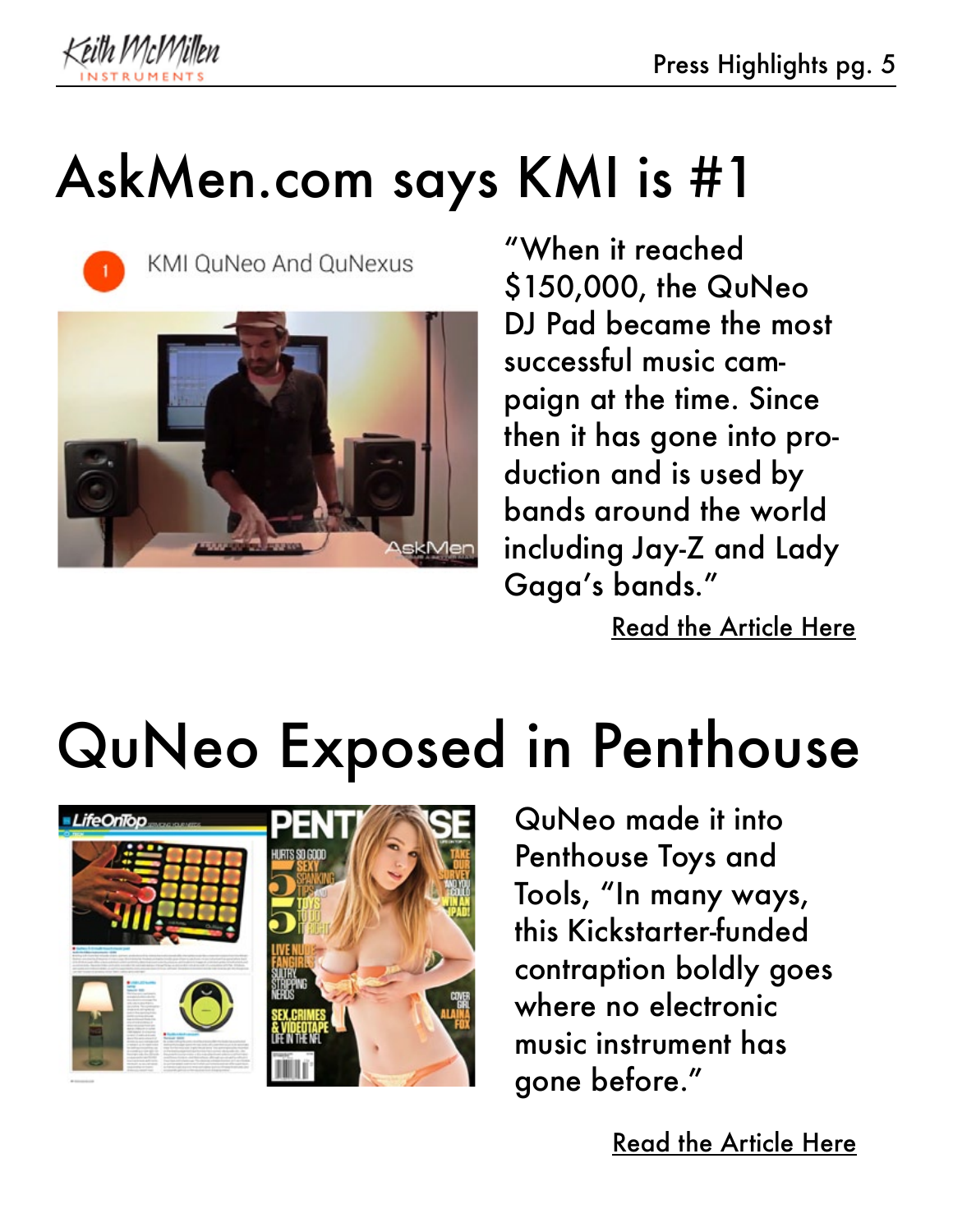

#### QuNeo Review in Wired Magazine



"Prepare to embark on a creative journey exploring depths of dynamism and fun you haven't felt since scratching up your parents' Beatles records as a kid."

[Read the Article Here](http://www.wired.com/2013/02/quneo/)

## SoftStep Review in Guitar Player



"SoftStep represents a huge leap forward over other foot controllers. If performing with MIDI is part of your musical palette, SoftStep is a must have."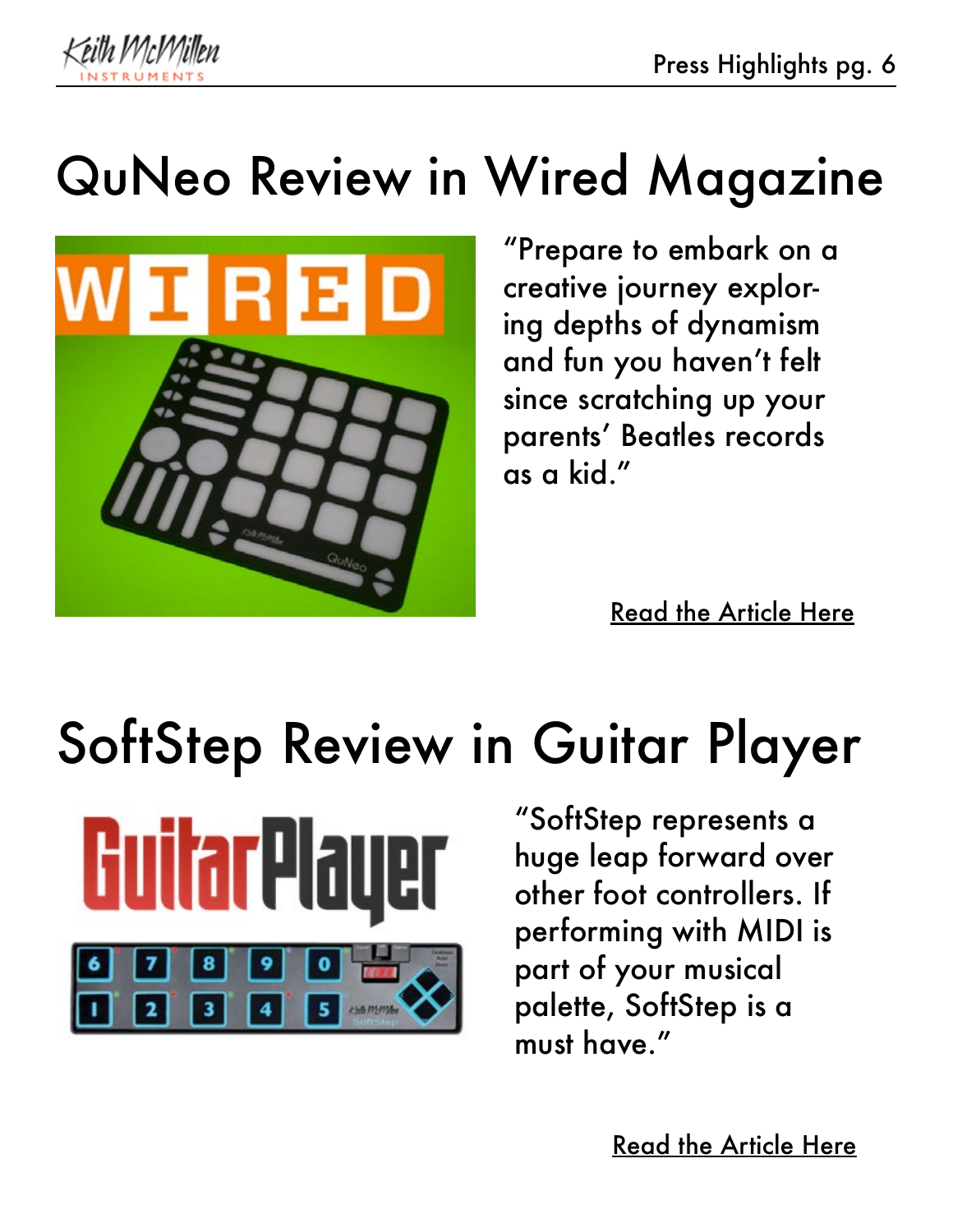

## Forbes.com on SoftStep KeyWorx



"In 1984, Apple Chief Executive Steve Jobs made<br>the computer mouse mainstream. In 2010, Microsoft<br>introduced the Kinect, allowing computer gamers to control video games by moving their bodies. And on June 21, 2011, Keith McMillen Instruments introduced a gadget that lets you use your computer with your feet."

[Read the Article Here](http://www.forbes.com/sites/briancaulfield/2011/06/21/at-last-now-you-can-control-your-computer-with-your-feet/)

#### SoftStep Performs at TEDx UMass



"Mr. Barrington improvise a series of pieces enabled by elaborate MIDI architecture which allows for free-form melodic, harmonic, and rhythmic composition."

[Watch the Video Here](https://www.youtube.com/watch?v=uLKqYsZU9LM)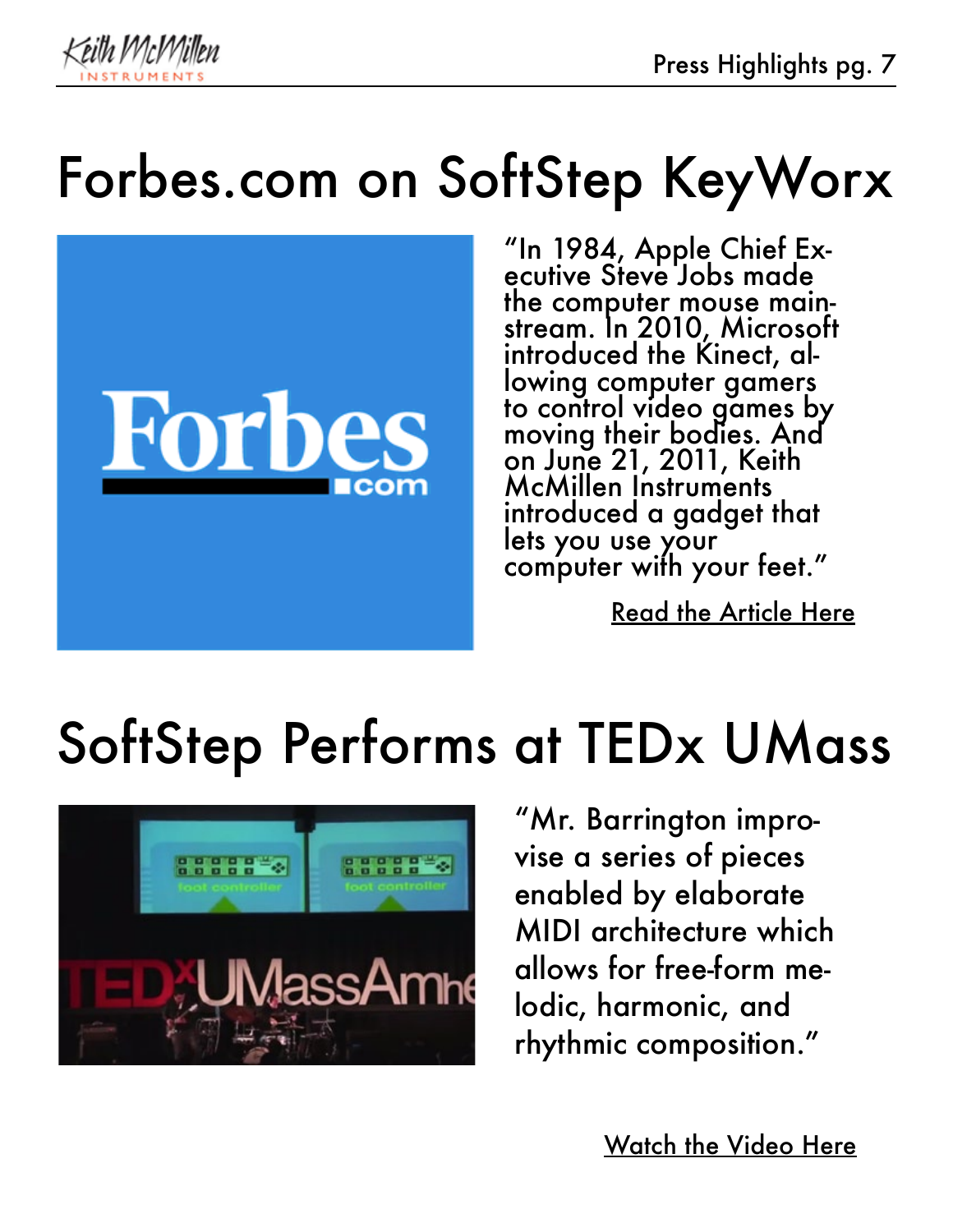

# SoftStep Review in DJ Tech Tools



"Easily the best choice on the market for light, portable and floor-based MIDI control with USB powered plug and play performance... We give the SoftStep an official DJ TechTools Seal Of Approval!"

[Read the Article Here](http://www.djtechtools.com/2011/09/27/review-softstep-foot-controller-responsive-foot-control/)

## 12 Step Review in Keyboard



Kev Choice of The Coup reviewed 12 Step for Keyboard Magazine, "If you're looking for a USB/MIDI foot controller that's supremely portable, visible, flexible, and reliable, your search is over."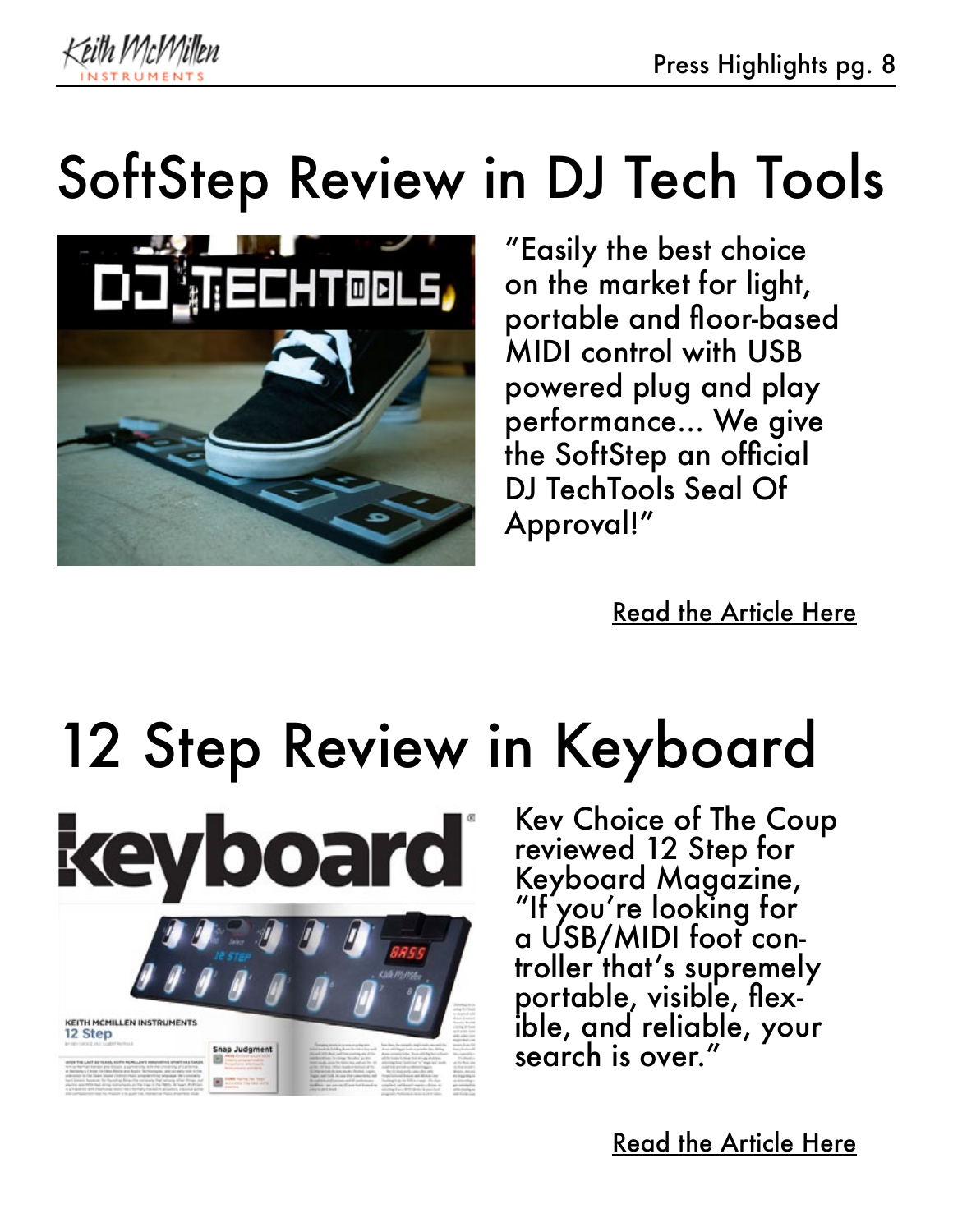

#### Resident Advisor Review of QuNexus



"We came away quite impressed with QuNexus, and it certainly has earned a place at the very top of the microkeyboard rankings. The superb accuracy and feel of the rubber pads is second-to-none among its competitors."

[Read the Article Here](http://www.residentadvisor.net/review-view.aspx?id=13522)

## CDM QuNexus Review

QuNexus: Slim, Expressive Keyboard in Exclusive Hands-on **CDM Review (S150 Street)** 



Create Digital Music blog says, "The QuNex-<br>us will be well-suited to anyone wanting a unique input that they can easily carry around. It's perfectly playable, and small and light enough that you don't notice it in your bag. "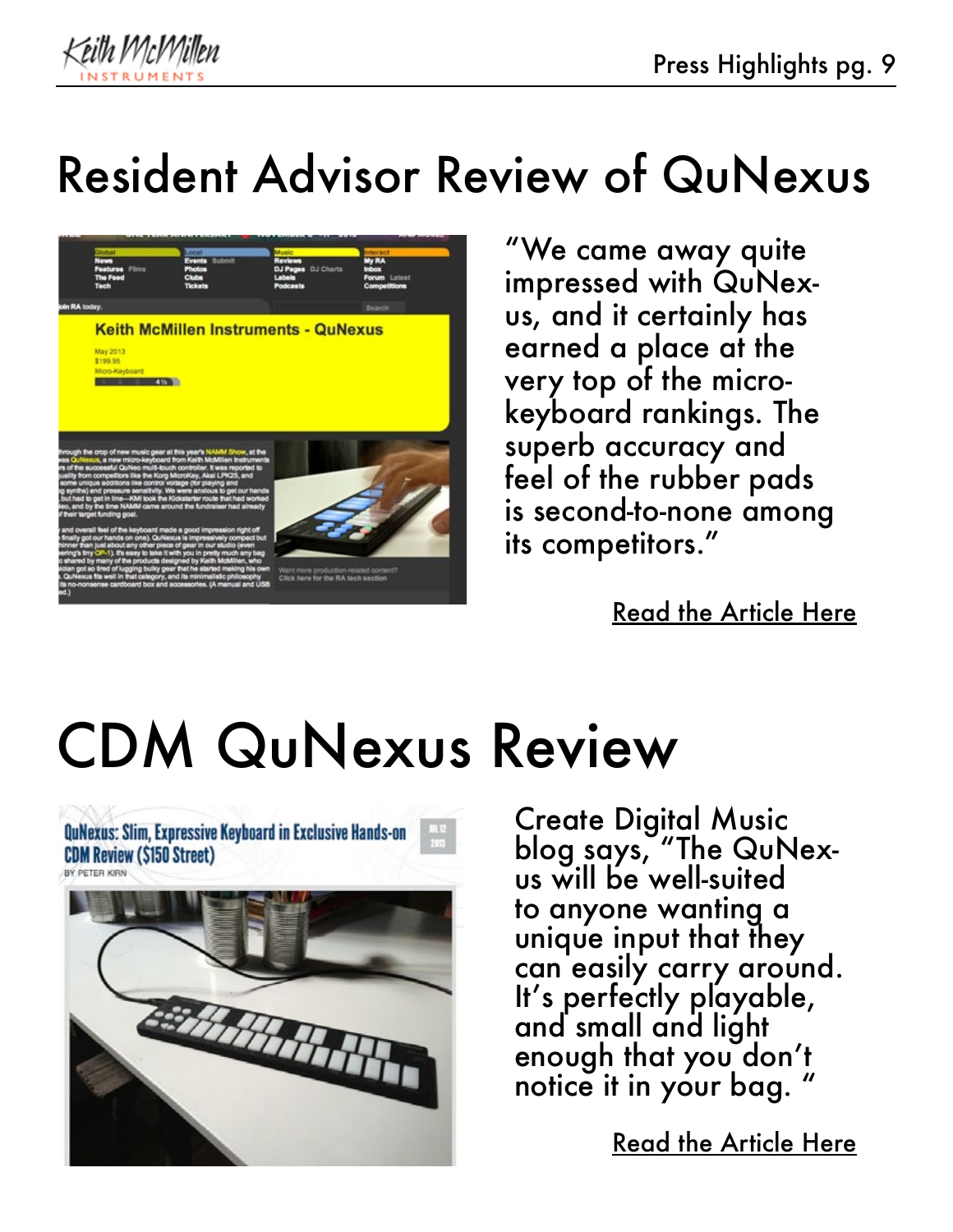

# Sound on Sound QuNeo Review





"QuNeo is an impressive piece of design: its diminutive form encapsulates a well thought out and sophisticated MIDI implementation with plenty of options for gestural control, and the array of multicoloured LEDs means that it looks good, too."

[Read the Article Here](http://www.soundonsound.com/sos/dec12/articles/keith-mcmillen-quneo.htm)

#### Electronic Musician SoftStep Review



#### **KEITH MCMILLEN INSTRUMENTS SOFTSTEP REVIEW**

By Marty Cutler | April 1, 2011



FIG. 1: KMI Softstep"s bank of ten Keys can send independent streams MIDI or OSC data from each pedal

Electronic Musician writes, "I can't imagine any modern musician who wouldn't benefit from KMI Softstep. SoftStep gets my unreserved highest recommendation."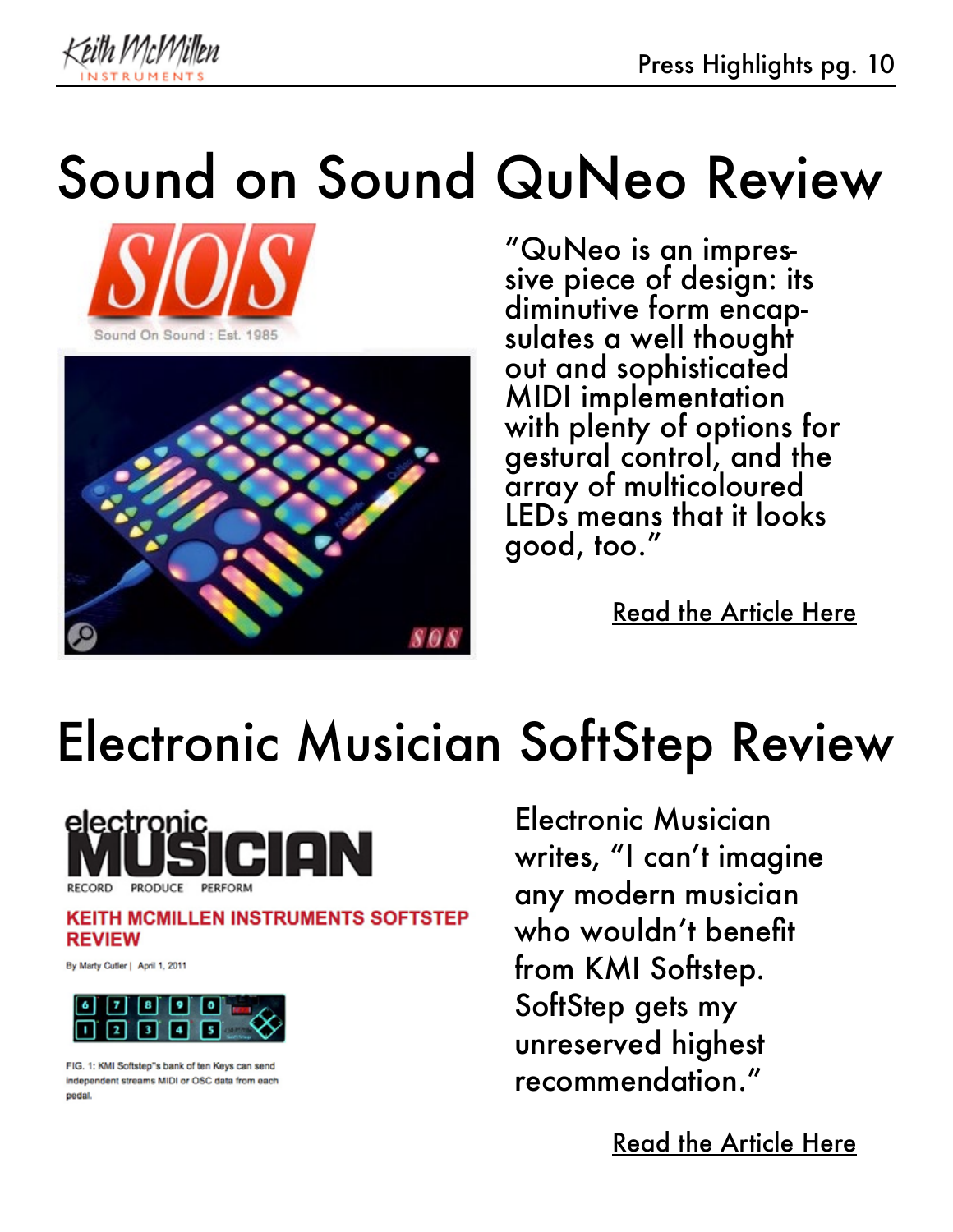

# Artist and Industry Quotes











"Calling Keith a pioneer in the music world is not too strong an adjective to use. He keeps exploring and expanding and looking for new ways to help the music come alive."

- David Harrington (violinist, Kronos Quartet)

"One of the most telling things about Keith Mc-Millen and his success is that so much of what he first came up with is now fully integrated into the music industry".

- Vernon Reid (Living Colour, Spectrum Road)

"Keith McMillen continues to put out intuitive, forward-thinking controllers. I can't wait to see what they come up with next!"

- Adrian Belew (King Crimson, Talking Heads)

"Softstep absolutely redefines the concept of 'foot controller'. This is a beautifully designed, light and solid piece of hardware combined with a what-ever-you-could-want-plus-more software for it's configuration. I am very impressed."

- Robert Henke (co-developer of Ableton Live)

"I've been working with pedals for many years now and the KMI SoftStep is definitely a dream come true!"

- John Paul Jones (bassist, Led Zeppelin)